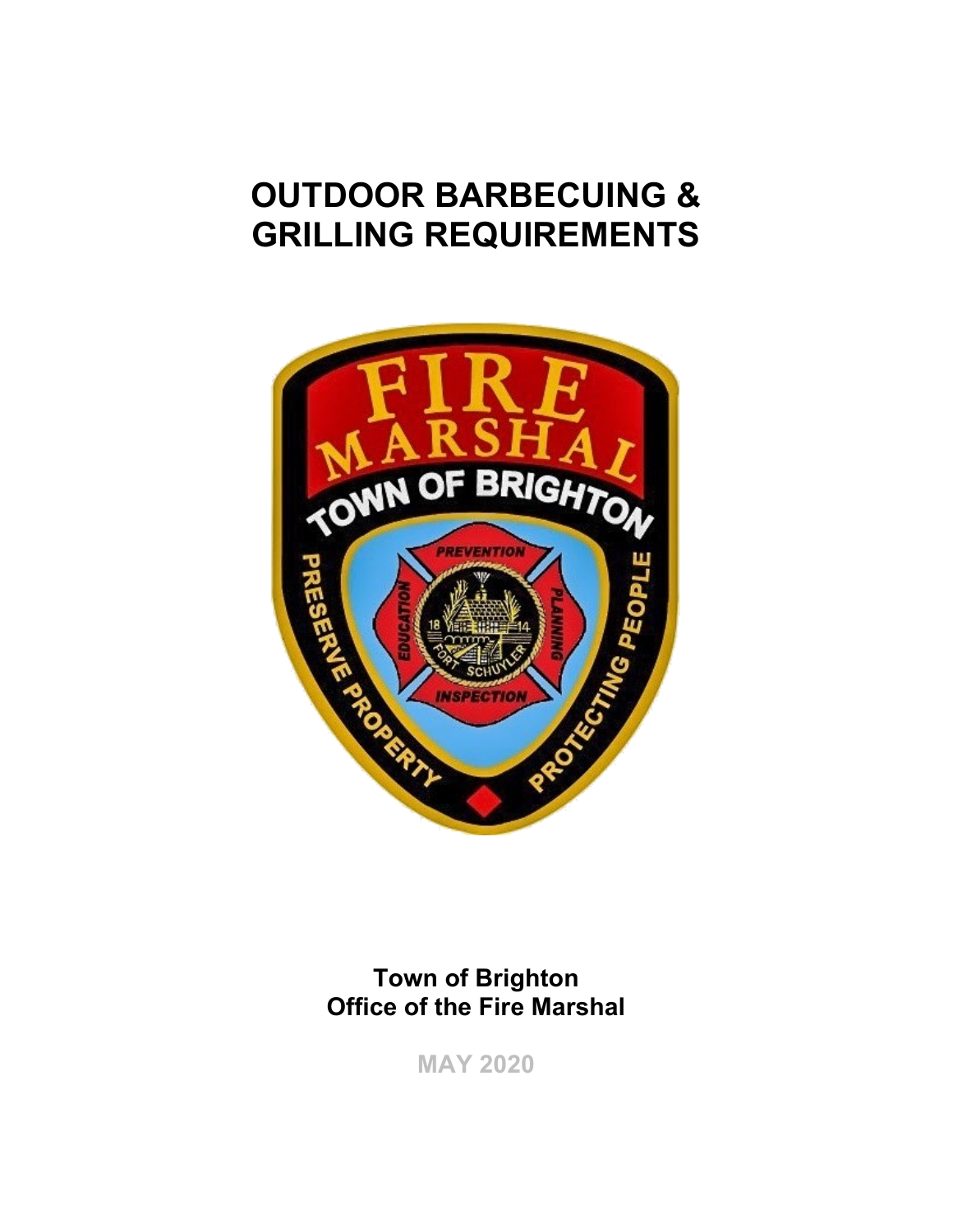## **Outdoor Barbecuing & Grilling Requirements**

Town of Brighton residents are reminded that the New York State Fire Code section 308.1.4 specifically states: "Charcoal burners and other open flame cooking devices shall not be operated on combustible balconies or within 10 feet of combustible construction.

Exceptions include one and two-family dwellings and balconies or decks that are protected by an automatic sprinkler system."

The Fire Code of New York State also regulates LP Gas fueled grills in section 308.1.4 stating:" LP-gas burners having a LP-gas container with a water capacity greater than 2.5 pounds (nominal 1 pound (0.45kg) LP-gas capacity) shall not be located on combustible balconies or within 10 feet of combustible construction." Exceptions include one and two-family dwellings.

The rule does not apply to noncombustible construction such as concrete or steel or balconies protected by automatic fire sprinklers.

This section contains a strict prohibition on the use of charcoal-burning grills and other open-flame cooking devices in the locations described. Its intent is to mitigate the potential for hot embers to fall from the firebox of the cooking device and ignite a combustible surface, such as a wooden balcony or deck. The 10- foot (3048 mm) separation also reduces the likelihood that fire-starting or cooking flare-ups will come in contact with combustible wall construction that is easily ignited.

#### **What does this mean?**

Gas and charcoal barbecues are prohibited on decks and balconies in multiple dwellings.

The Fire Code of New York State does not prohibit the use and/or storage of electric grills on balconies.

However, due to the potential loss of life and extreme structural damage caused by improper cooking operations, the Town of Brighton Office of the Fire Marshal sets forth the following requirements concerning cooking operations utilizing electric grills:

- 1. All grills must be test and listed by an approved testing laboratory and used in accordance with its listing. This includes the appropriate clearance to combustible materials and power supply.
- 2. The grill must be kept clean and maintained for safe operation.
- 3. A fire extinguishing device such as an ABC fire extinguisher approved for use around electricity shall be maintained at the grill while in use.
- 4. All electrical cords shall be maintained, plugged into an approved grounded electrical receptacle and rated for the portable grill.



- 5. Extension cords shall be listed for outdoor use and unplugged after use.
- 6. All cords shall not pass through walls, doorways, windows or other types of pass-through and be unplugged after each use.